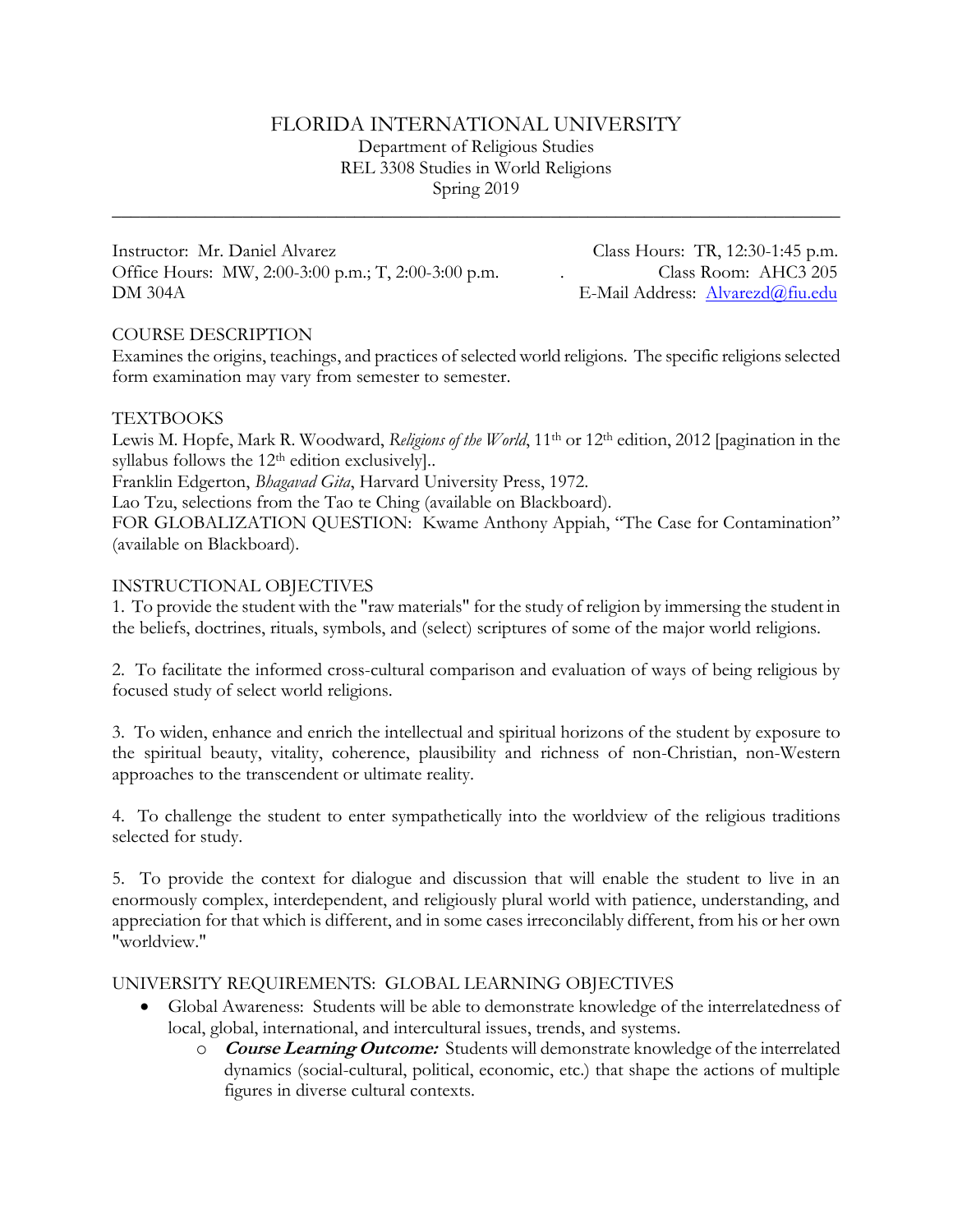- Global Perspectives: Students will be able to develop a multi-perspective analysis of local, global, international, and intercultural problems.
	- o **Course Learning Outcome:** Students will be able to analyze the multiple causal forces that shape the perspectives of historical individuals/persons — economic, political, sociological, technological, cultural, etc.
- Global Engagement: Students will be able to demonstrate a willingness to engage in local, global, international, and intercultural problem solving.
	- o **Course Learning Outcome:** Students will demonstrate a willingness to engage in negotiation regarding actions of global import within the context of the class simulation.

## COURSE REQUIREMENTS

As a **Gordon Rule course**, written assignments are required of all students in order to fulfill the Statemandated standards for this course. The Gordon Rule requirement will be met by **four (4) writing assignments (see below): a midterm essay exam, a final essay exam, a site visit report, and the globalization question.**

**Note about the assignments**: Students will have **two (2) attempts**, with highest score being the final score, on all the objective assessments (quizzes and exams). For the written assignments, the instructor will post the questions **two (2) weeks before the essays are due** on Blackboard. That is, students will have two weeks to write all the written exams, including the globalization question.

**1. Objective Mid-Term Exam**, on Hinduism, Buddhism, Jainism, and Sikhism: 50 questions, 2-hour time limit (20 % of final grade).

**2. Midterm Essay Exam**,Two (2) essays, two (2) pages each, on questions provided by instructor: 15% of final grade)

**3. Objective Final Exam**, on Judaism, Christianity and Islam: 50 questions (20% of final grade).

**4. Final Essay Exam:** Two (2) essays, two (2) pages each, on questions provided by instructor: (15% of final grade).

- **5. Quiz #1**, on Hinduism and Buddhism: 20 questions (10% of final grade).
- **6. Quiz #2**, on Chinese Religions (Taoism and Confucianism): 20 questions (10% of final grade).
- **7. Site Visit** (4-5 pages in length, double-spaced, 12 pt. font) (10% of final grade).

*Site Visit Format* and *Short Directory of Religious Sites of South Florida* are found at the end of the syllabus. Site visit reports will be staggered throughout the semester if necessary based on alphabetical order (last name of students). That is, the due dates will not be the same for all students, with some site visits due the 5<sup>th</sup> week, others the 10<sup>th</sup> week, to make it easy for the teaching assistants to grade reports in a timely manner.

**8. Globalization Question** (**essay format):** students will write an essay (minimum of 2 pages, doublespaced, 12 pt. font) on Kwame Anthony Appiah's "The Case for Contamination" (5% of final grade).

# **EXTRA CREDIT**: EXTRA CREDIT

During the course of the term, there will various extra credit opportunities available to the student. You will earn one (1) point towards the final grade, based on 100 points. So if you attend five (5) extra credit events, you will have earned five (5) whole points toward your final score total. Students will be allowed to earn **up to 10 extra credit points**. Proof of attendance to an extra credit event will be submitting a **3x5 index card**, which will be collected by the professor and the Teac;hing Assistants (TAs) after the conclusion of the event (not before).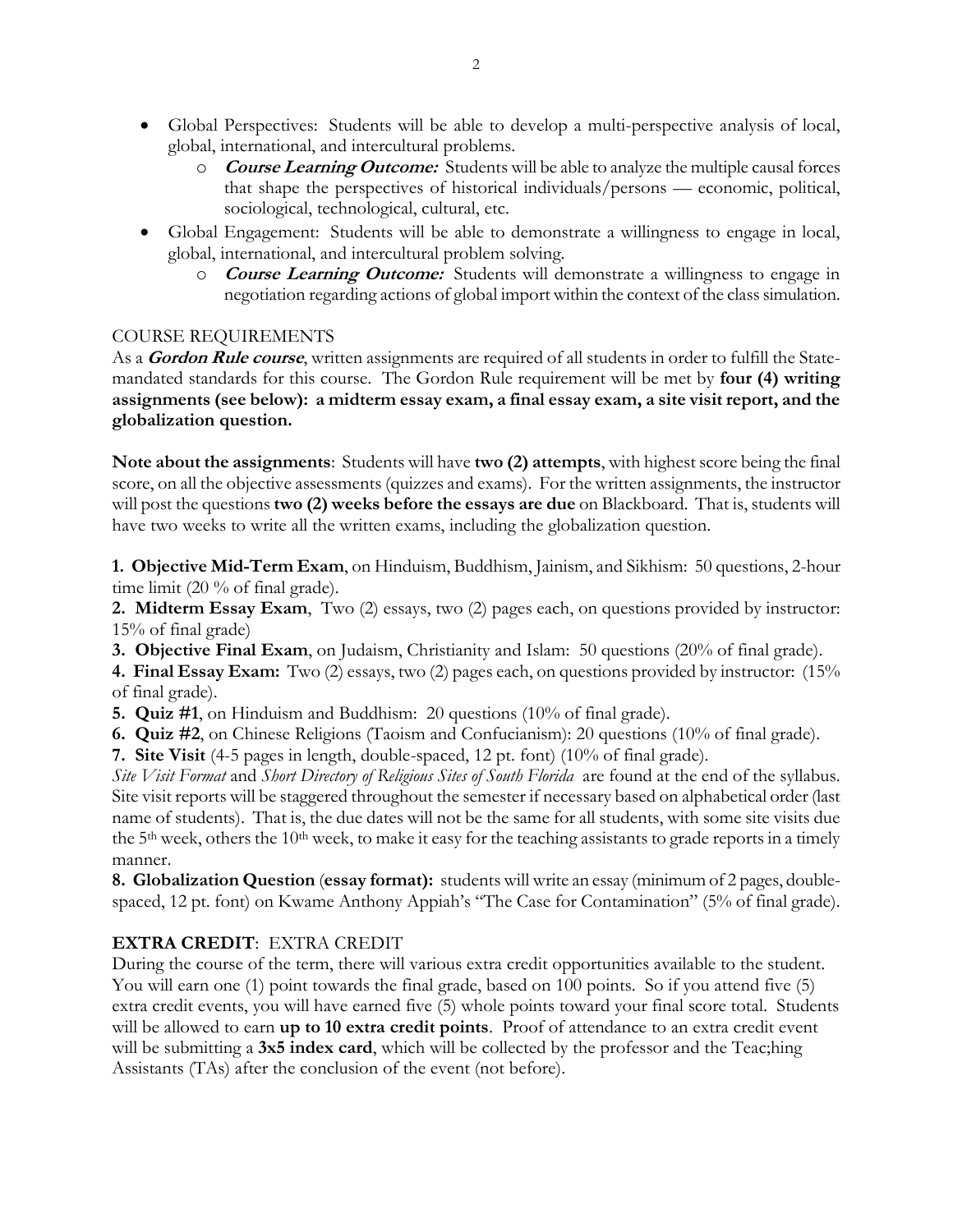Only special lectures offered by the Religious Studies Department, Muslim World Studies Initiative, Middle East Studies Center, Judaic Studies, Institute of Asian Studies, and Center for Spirituality count toward extra-credit opportunities and will be announced in class and via email to all students.

**THE OBJECTIVE EXAMS AND QUIZZES** will be true/false, multiple choice, and the questions will be drawn from the required reading, lectures, and videos. Given this fact, it is important that the student make an effort to attend every class. All exams and quizzes are online. As explained above, students will have **two (2) attempts for each of the objective assessments** (quizzes and exams).

The midterm exam will consist of fifty (50) questions; the final exam will consist of one hundred (100) questions. The quizzes will be twenty (20) questions each. The final exam of one hundred (100) questions will not be comprehensive; it will cover only the material after the midterm exam (Judaism, Christianity, and Islam).

# **ALL WORK WILL BE DONE ONLINE AND SUBMITTED TO BLACKBOARD.**

ALL EXAMS, QUIZZES, SITE VISIT REPORT, and the GLOBALIZATION ESSAY (that is, all class assignments) will be done ONLINE THROUGH MOODLE.

| A     | 94-100    | €      | 73-77     |
|-------|-----------|--------|-----------|
| $A -$ | $90 - 93$ | $C$ -  | 70-72     |
| B+    | 88-89     | $D+$   | 68-69     |
| В     | 83-87     | $\Box$ | 63-67     |
| B-    | 80-82     | $D-$   | $60 - 62$ |
| $C+$  | 78-79     | F      | $0 - 59$  |

# COURSE OUTLINE

| Week 1 |                                                                                                                    |  |
|--------|--------------------------------------------------------------------------------------------------------------------|--|
|        | Introduction: Syllabus, Requirements, Textbooks, Overview of course                                                |  |
|        | Hinduism: Pre-Classical or Vedic Religion<br>Required Reading: Hopfe, et al., chapter 4, 72-82; Edgerton, 111-119. |  |
| Week 2 |                                                                                                                    |  |
|        | Film: Pre-Aryan Civilization of the Indus Valley                                                                   |  |
|        | Hinduism: The Upanishads<br>Required Reading: Hopfe, 82-89; Edgerton, 120-131; 164-178.                            |  |
| Week 3 |                                                                                                                    |  |
|        | Hinduism: Bhagavad Gita: Karma, Jñana, Bhakti<br>Required Reading. Hopfe, 89-107; Bhagavad Gita, 3-91.             |  |
|        | Film: "330 Million Gods"                                                                                           |  |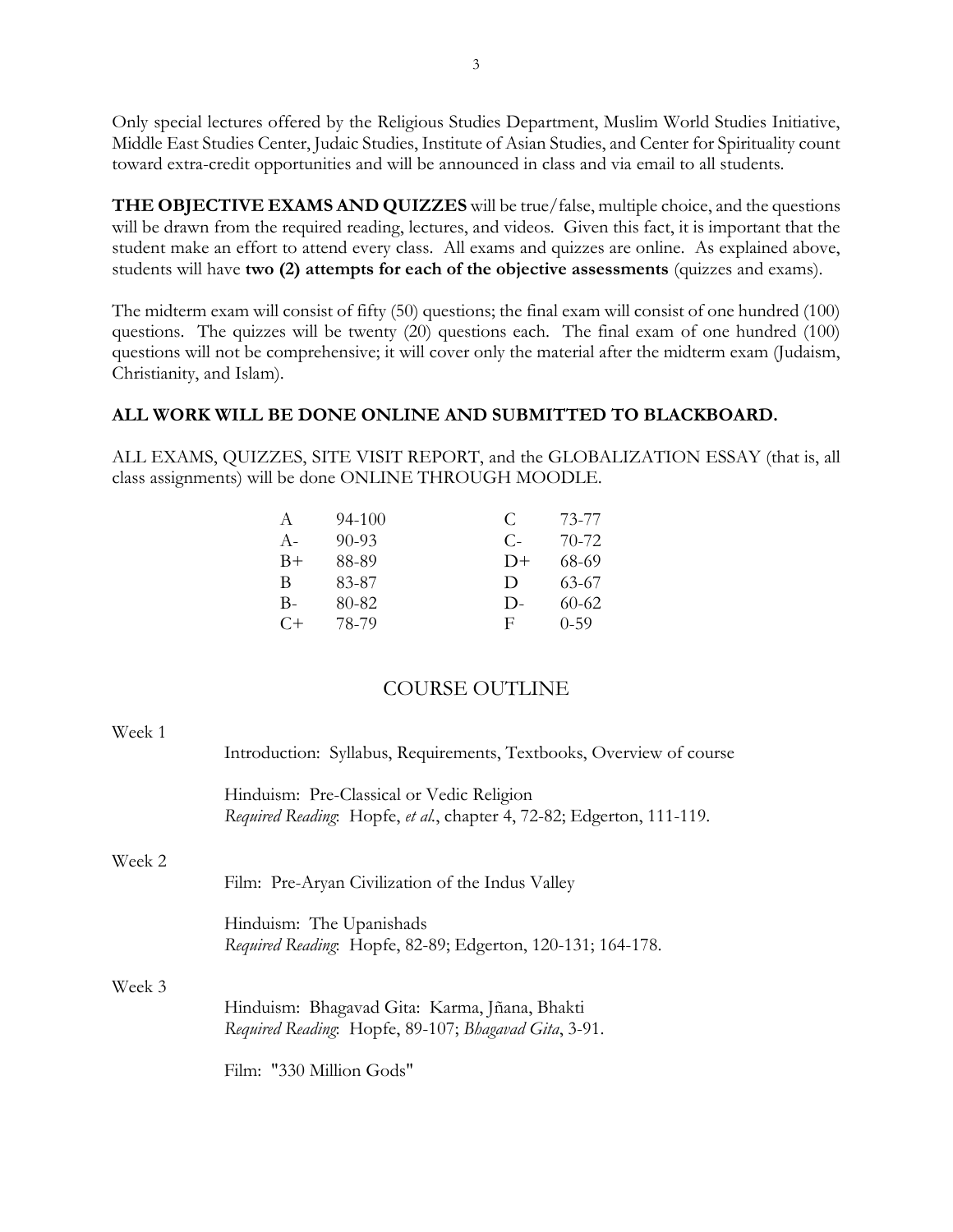| Week 4 | Theravada Buddhism: The Four Noble Truths, Nirvana, Anatta<br>Required Reading: Hopfe, 128-138; 153-154 ("The Noble Eight-Fold Path").<br>Recommended: "Siddhartha," film based on the novel by Herman Hesse.                                                                                                      |  |
|--------|--------------------------------------------------------------------------------------------------------------------------------------------------------------------------------------------------------------------------------------------------------------------------------------------------------------------|--|
|        | Film: "Footprint of the Buddha"                                                                                                                                                                                                                                                                                    |  |
| Week 5 | Quiz #1, on Hinduism and Theravada Buddhism (due date tba)                                                                                                                                                                                                                                                         |  |
|        | Mahayana Buddhism<br>Required Reading. Hopfe, 138-150; 154-155 ("The Infinite Compassion of the<br>Bodhisattva").<br>Recommnded: Film: "Little Buddha."                                                                                                                                                            |  |
|        | Film: "Land of the Disappearing Buddha" (on Pure Land and Zen Buddhism).                                                                                                                                                                                                                                           |  |
| Week 6 | Jainism<br>Required Reading. Hopfe, 116-124.                                                                                                                                                                                                                                                                       |  |
|        | Sikhism<br>Required Reading. Hopfe, 156-165.                                                                                                                                                                                                                                                                       |  |
| Week 7 | Essay Midterm Exam (on Hinduism, Buddhism, Jainism and Sikhism), due<br>date tba                                                                                                                                                                                                                                   |  |
|        | Chinese Religions: Taoism<br>Required Reading: Hopfe, 172-185; 197-199 (selection from the Tao Te<br>Ching).                                                                                                                                                                                                       |  |
|        | Chinese Religions: Confucianism<br>Required Reading. Hopfe, 186-196; 193-200 (selection from the Analects of<br>Confucius).                                                                                                                                                                                        |  |
| Week 8 | Objective Midterm Exam due<br>Film: Chinese Religions                                                                                                                                                                                                                                                              |  |
|        | Israel: The pre-history of Judaism, Christianity, and Islam<br>Required Reading: Hopfe, 242-251; 272-274 (Deuteronomy 5, 6: "The 10<br>Commandments").                                                                                                                                                             |  |
| Week 9 | Prophecy in tension with Kingship and Priesthood<br>Required Reading: Hoseah, Amos, Micah (very short books of the Hebrew Bible);<br>Jeremiah 7, Deuteronomy 20, Isaiah, 6, 9, 11, 58, 60, and 61.<br>Between the Testaments: 2 <sup>nd</sup> Temple Judaism 520 b.c.-70 c.e.<br>Required Reading: Hopfe, 251-271. |  |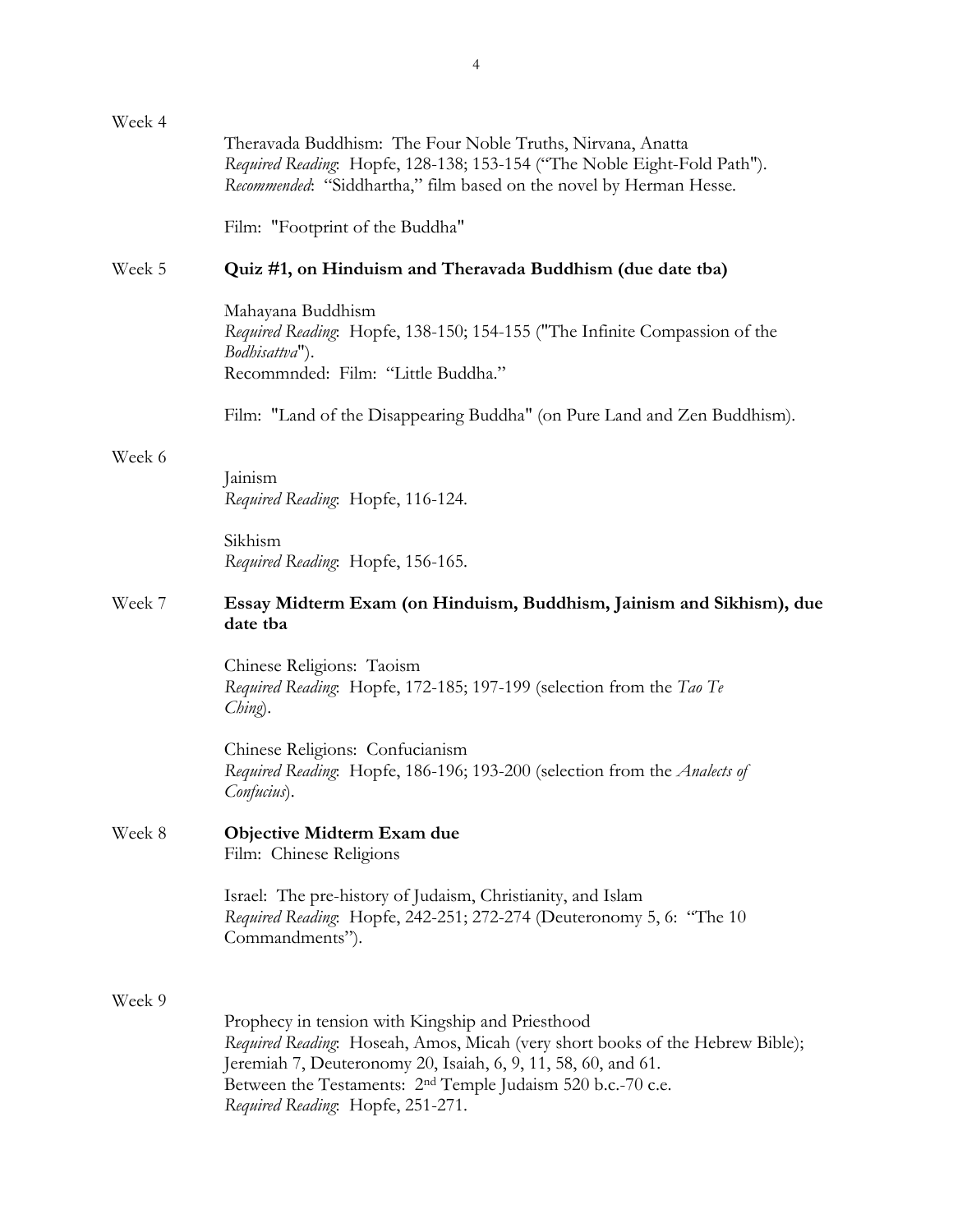| Week 10 | Quiz #2, on Chinese Religions (due date tba)<br>The Emergence of Rabbinic Judaism: 200 b.c.-500 c.e.; Judaism: Kabbalah, Hasidic<br>Pietism, Emancipation, Holocaust                                 |
|---------|------------------------------------------------------------------------------------------------------------------------------------------------------------------------------------------------------|
|         | Christianity in the First Century: The Historical Jesus<br>Required Reading: Hopfe, 278-295; 319-322 (Matthew 5-7); Matthew 25:31-46; Luke<br>4:1-30; Galatians 1, 2; II Corinthians 11-13; Acts 15. |
| Week 11 | From Early Catholicism to the Catholic Tradition: 200-1500<br>Required Reading: Hopfe, 295-302.                                                                                                      |
|         | The Formation of the Protestant Evangelical Tradition: 1517-1800<br>Required Reading: Hopfe, 302-318.                                                                                                |
| Week 12 | The Formation of the Protestant Liberal Tradition: 1800-2000<br>Required Reading: Hopfe, 307-318.                                                                                                    |
| Week 13 | Islam: The Prophet and the Faith of Islam<br>Required Reading: Hopfe, 328-344; 357-364 (selection from the Qur'an).                                                                                  |
|         | Film: "There is no God but God"                                                                                                                                                                      |
| Week 14 | Islam: Development of Law, Sufism, 18th & 19th Century Reform Movements,<br>Islamic Fundamentalism (from Ibn Hanbal to Muhammad Al'Wahhab)<br>Required Reading: Hopfe, 344-356.                      |
|         | Islam in the 19th and 20th Century: Arab Nationalism vs. Islamic Fundamentalism                                                                                                                      |
| Week 15 | Essay Final Exam due (On Judaism, Christianity, and Islam)<br>Film: "The Message" (on the life and message of prophet Muhammed).                                                                     |
|         | <b>GLOBALIZATION ESSAY AND ESSAY FINAL EXAM DUE ON</b><br>MONDAY OF FINALS WEEK                                                                                                                      |
|         | FINAL EXAM WILL BE POSTED THE WEEK OF FINAL EXAMS                                                                                                                                                    |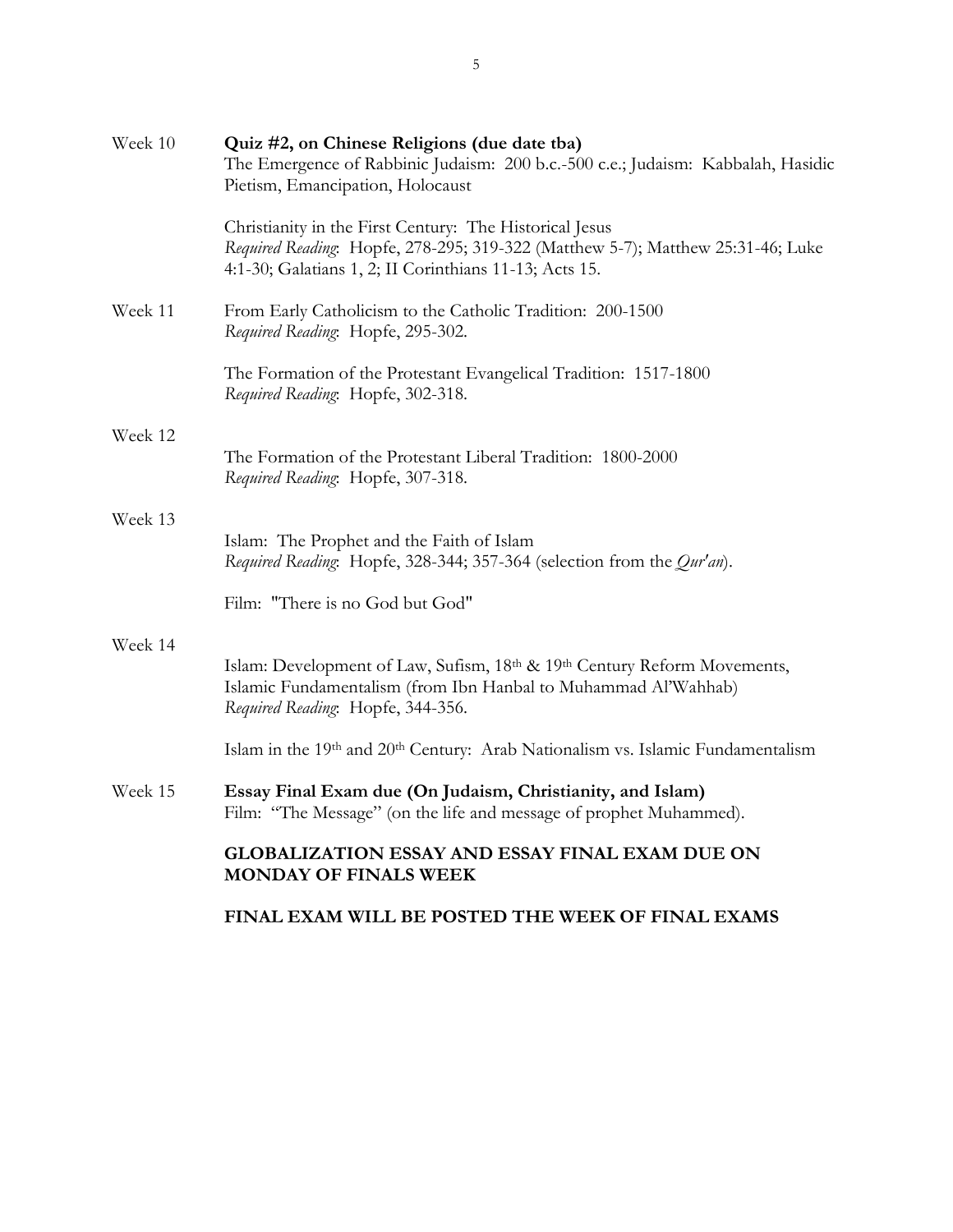## RELIGIOUS SITES OF SOUTH FLORIDA

A REMINDER TO ALL STUDENTS THAT THE SITE VISIT AND REPORT MUST BE DONE FOR A RELIGIOUS TRADITION **THAT IS NOT THE STUDENT'S OWN**. If a phone number is no longer valid, call information and please let the instructor know that the number(s) has been changed so that the directory can be updated. If you learn about other sites not included below, please let the instructor know also. **I strongly recommend that you visit the site first to familiarize yourself with location and the times officially given by the personnel at the site. Any information concerning service times given below are tentative**.

**ISLAMIC: the times to go are Fridays and Sundays at 1:30 p.m. Female students can bring a scarf with them if they don't want to stand out, but it is not required.**

Miami Gardens Mosque (Sunni) 4305 N.W. 183 street Miami, Florida 33055

Mosque of Miami (Sunni) 7350 N.W. 3rd Street Miami, Florida 33126 305-261-7622

Masjid Al-Ansar (Sunni) 5245 N.W. 7th Avenue Miami, Florida 33127 305-757-8741

Islamic School of Miami Masjid al-Noor (Sunni) 11699 SW 147 Ave Miami, FL 33196 (305) 408-0400 Tasnim Uddin, Principal of School Friday: 1:30 pm, Islam School on Sundays: 10am-12pm (behind the Exxon gas station)

Islamic Jafferia Association Imambara (Shia) 10554 N.W. 132nd Street Hialeah Gardens, Florida 33016 (305) 557-6835 http://www.ijamiami.org/

Muhammad's Mosque # 29 (Nation of Islam) 5660 N.W. 7th Ave. Miami, Florida 305-756-9136

### **BAHAI**

FIU Bahai Club 305-436-2490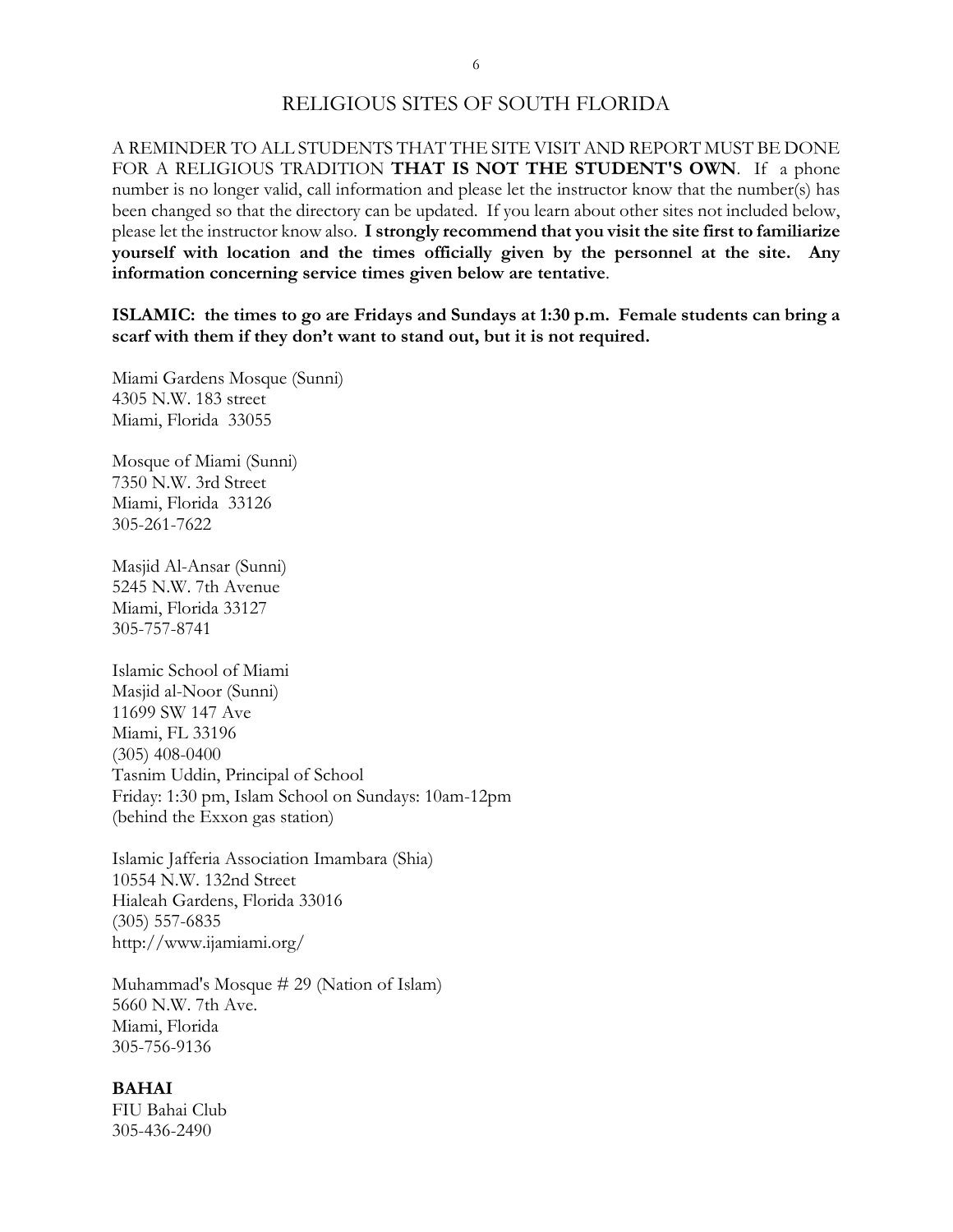Bahai Faith (South) 9300 S. Dixie Hwy. Miami, Florida 305-570-8886

Bahai Faith (North) 4365 Rock Island Rd. Ft. Lauderdale (North of Commercial) 954-524-4084

#### **BUDDHIST**

(Nichiren Buddhist) Sokka Gakkai International Miami Community Center 20000 S.W. 36th St. Ft. Lauderdale, Florida 33332 954-349-5200

Avalokitesvara Buddhist Study Center (Buddhist) 7550 S.W. 82nd Court Miami, Florida 33143 305-271-6361 267-8000

International Zen Institute of Florida (Buddhist) Dharma House 3860 Crawford Avenue Miami, Florida 33133 305-448-8969

Wat Buddharangsi Temple (Thai, Buddhist) 15200 S.W., 240th Street Homestead, Florida 305-245-2702

Amida Temple ("Pure Land" Buddhist) c/o Kuang-Hsi Wu 12815 S.W. 119 Terrace Miami, Florida 33186 305-385-2866

International Dharma Center (Buddhist) P.O. Box 141728 Coral Gables, Florida 33114-1728 305-267-8000 (Ileana Davis)

Kagyu Shedrup Chöling (Tibetan Buddhist)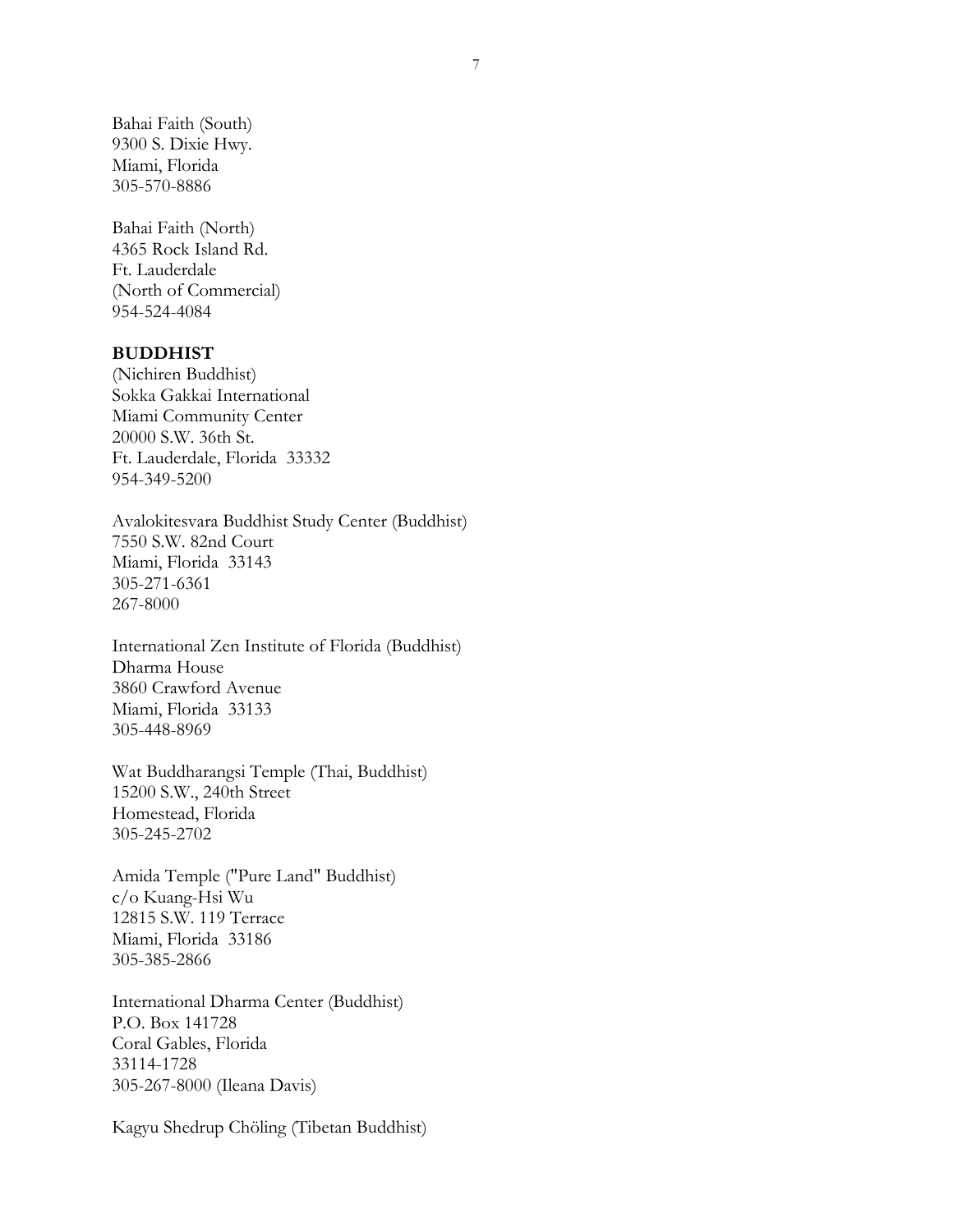1905 Monroe Street Hollywood, Florida 33020 954-920-1346

### **HINDU: Plan to attend Sunday mornings at 10:00 a.m.**

Shiva Vishnu Temple 5661 Dykes Rd. (S.W. 160th Ave) Pembroke Pines (Davie) 954-689-0471 webmaster@shivavishnu.org (I-75 north, exit at Sheridan, go west to Dykes Road, then go north for about a mile, temple on the left)

The South Florida Hindu Temple 13010 Griffin Road Davie, Florida 954-438-3675 info@sfht.org

Hare Krishna Temple 3220 Virginia St. Coconut Grove, Florida 305-442-7218

## **SIKH: Plan to attend Sunday mornings at 10:00 a.m.**

Sikh Society of Florida 16000 Sterling Rd. Pembroke Pines, Florida 954-680-0221 (Same directions as to Shiva Hindu Temple, but closer to Sheridan on Dykes Road)

# **JAIN**

Jain Center of South Florida 1960 N. Commerce Parkway #11 Weston, FL 33326 Here is Direction Link for Jain center. <http://jaincentersfl.com/direction.html>

# **JEWISH AND CHRISTIAN**

Synagogues: Friday evenings, near Sundown; and Saturday mornings, 8:00 a.m. only. Christian churches: 11:00 a.m. morning service. Consult Yellow Pages for synagogue or church nearest where you live.

Students are encouraged to do detective work and find representatives of the other major world religions in Miami or the South Florida area: **Taoism**, **Confucianism** (Chinese), **Shinto** (Japanese), and **Zoroastrianism** (Persian/Iranian, and mostly in Bombay, India).